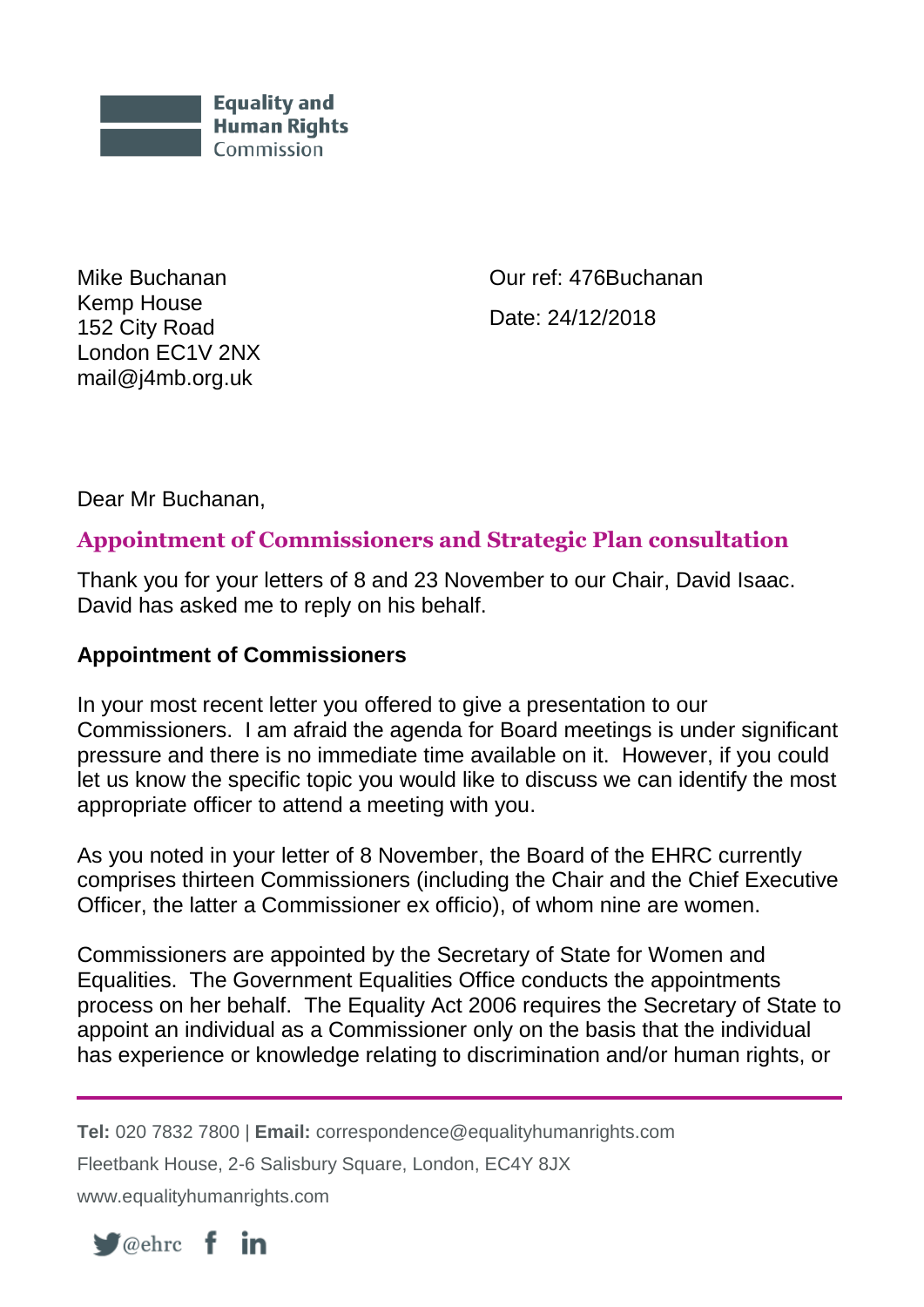is suitable for appointment for some other special reason. Commissioners are appointed in a personal capacity and not as representatives of any group or interest.

The appointments process for Commissioners is undertaken in accordance with detailed guidance from the Office of the Commissioner for Public Appointments. The Code of Practice issued by OCPA requires selection based on merit, open and transparent processes, and an element of independent scrutiny.

Opportunities to apply for appointment as an EHRC Commissioner are advertised on the public appointments website: <https://publicappointments.cabinetoffice.gov.uk/>

No appointment process for EHRC Commissioners is currently open.

## **Strategic Plan**

Thank you for your response to the consultation on our Strategic Plan 2019-22. As I know you appreciate, this is based on evidence including from our triennial *[Is Britain Fairer?](https://www.equalityhumanrights.com/en/publication-download/britain-fairer-2018)* report setting out the state of equality and human rights in Britain, as well as extensive stakeholder and public consultation. You will also be aware that we need to make some difficult choices in focusing on a smaller number of strategic outcomes, following recommendations from Government and other stakeholders.

I have passed the information you have provided about key issues facing men and boys to the relevant team, and this will be reflected in our analysis of responses to the consultation.

In your letter of 23 November you expressed concern about the proportion of the EHRC's budget spent on staff costs. All of our spending (including staff costs) is in furtherance of our remit to protect and promote equality and human rights.

You also expressed concern that the Commission's work does not give sufficient focus to the issues facing men and boys. You may be interested to

**Tel:** 020 7832 7800 | **Email:** correspondence@equalityhumanrights.com

Fleetbank House, 2-6 Salisbury Square, London, EC4Y 8JX

www.equalityhumanrights.com

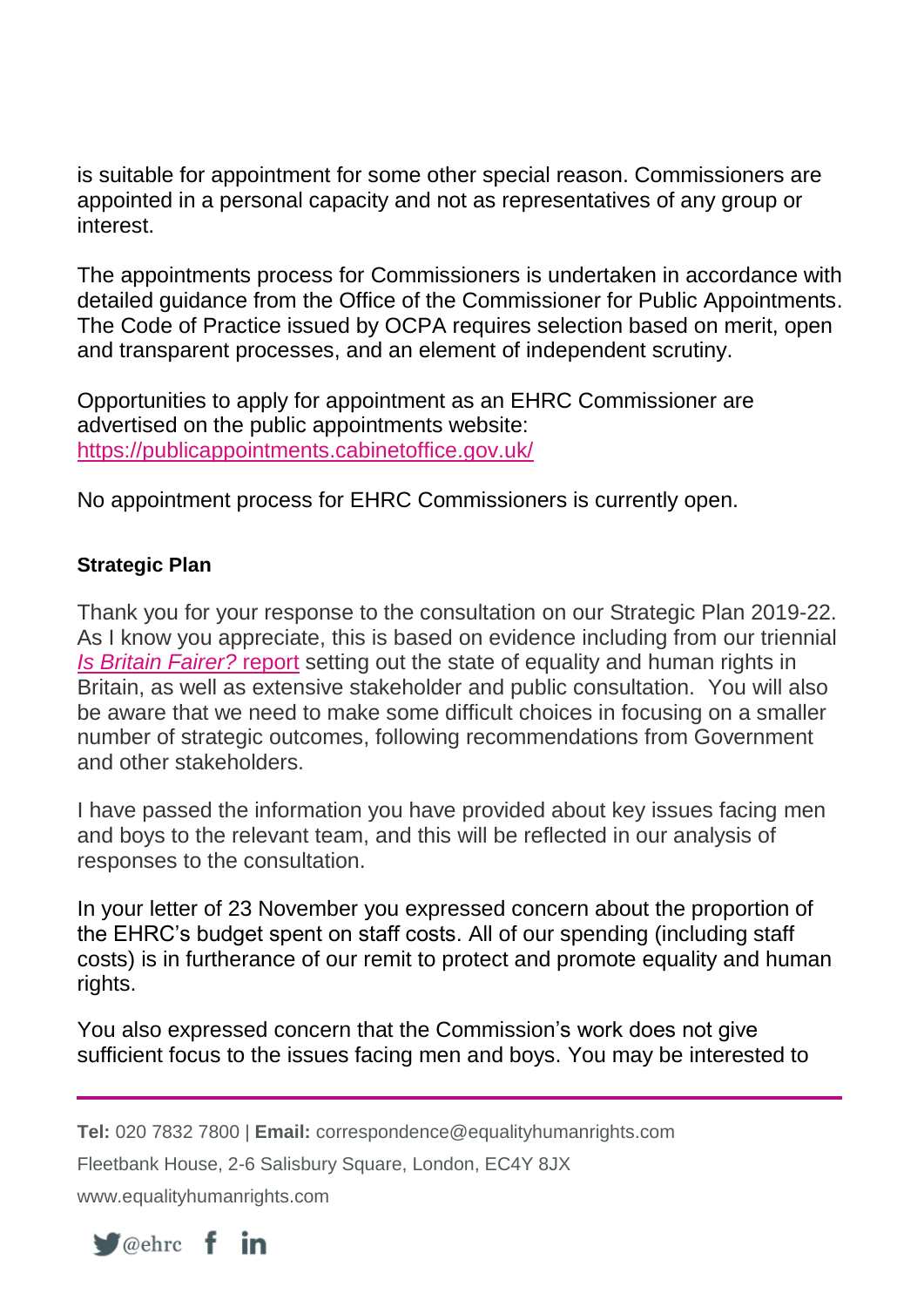note some recent examples of our work in this area:

- We commissioned a [short film](https://youtu.be/9ms_BozKKzs) for International Men's Day this year highlighting the benefits to individuals and employers of enabling fathers to take time off or work flexibly in order to spend time with their children.
- As part of our Working Forward project to promote good equality practice among employers, we have carried out a significant amount of work in relation to fathers' experience of the workplace. We also produced a guide for fathers (see our [Father's Guide\)](https://www.equalityhumanrights.com/en/advice-and-guidance/preparing-fatherhood-conversation-guide-fathers) to use with their employers when going on paternity leave or thinking about shared parental leave.
- You may also be interested to see our Pay Gaps strategy report (2017) which calls for improvements for fathers. (See our [Pay Gaps Strategy\)](https://equalityhumanrights.com/sites/default/files/pay-gaps-strategy-fair-opportunities-for-all.pdf).
- The EHRC is not currently working on the specific issue of male circumcision. In general terms, we work to strengthen the implementation of the UN Convention on the Rights of the Child, including children's rights to be heard, and to have their best interests considered in all matters affecting them.

Parliament has given the EHRC responsibilities to assess and report on the UK's progress in realising the human rights in the international treaties it has ratified. The Convention on the Elimination of All Forms of Discrimination against Women (CEDAW) is the international human rights treaty that focuses specifically on equality between women and men in all areas of life. By ratifying the treaty, the UK committed to taking steps to end discrimination against women in all forms. Our extensive evidence-base shows that the rights of women and girls are under threat across a range of areas of life (see our latest [CEDAW report\)](https://www.equalityhumanrights.com/en/publication-download/pressing-progress-women%E2%80%99s-rights-and-gender-equality-2018), and equality for women and girls has not been achieved in practice. There is therefore clear evidence to show the continued need to focus on women's equality and human rights.

**Tel:** 020 7832 7800 | **Email:** correspondence@equalityhumanrights.com Fleetbank House, 2-6 Salisbury Square, London, EC4Y 8JX www.equalityhumanrights.com